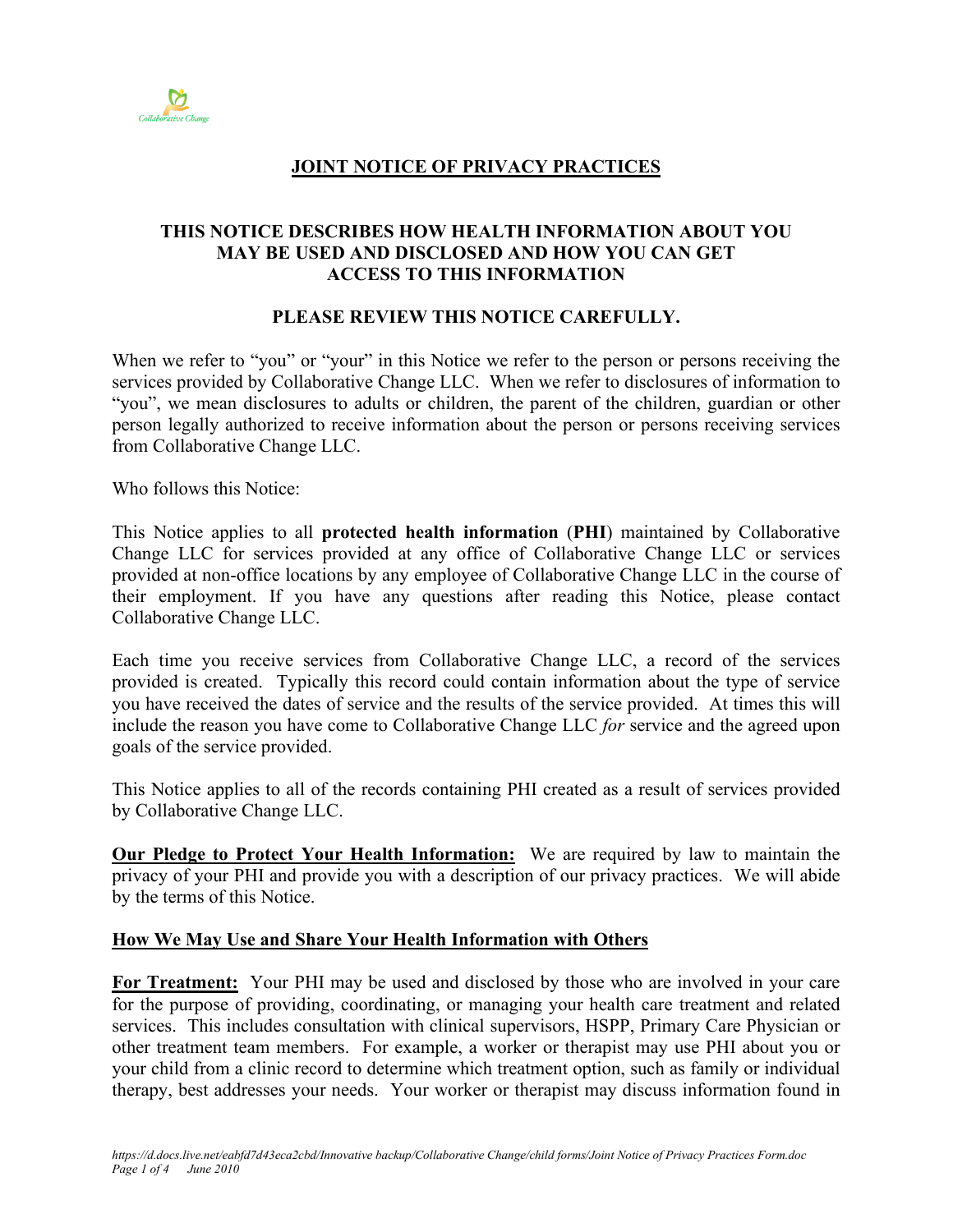

your record with our consultants, a colleague or their supervisor to assist in treatment planning for you or your child.

**For Payment:** We may use and disclose PHI to send bills and collect payment from you, your insurance company, or other payors, such as governmental agencies, for the treatment or other related services you receive from Collaborative Change LLC, so Collaborative Change LLC can receive payment for the treatment services provided to you. Examples of payment related activities are: making a determination of eligibility or coverage for insurance benefits, processing and sending claims to your insurance company, reviewing services provided to you to determine medical necessity, or undertaking utilization review activities.

**For Health Care Operations:** We may disclose PHI about you for business operations of Collaborative Change LLC. These uses and disclosures are necessary for Collaborative Change LLC to provide quality care and cost-effective services. The operations where we may need to disclose PHI includes, but is not limited to, quality assessment activities, employee review activities, and licensing activities. For example, we may share your PHI with third parties that perform various business activities (such as billing or typing services). We will require these third parties to have a contract with us that requires them to safeguard the privacy of your PHI. Quality assessment activities may include evaluating the performance of your therapist or examining the effectiveness of treatment provided to you when compared to patients in similar situations.

**Appointments:** We may use your PHI for the purpose of sending to you appointment reminders through the mail, electronic media, or by telephone. Messages left for you will not contain specific health information. We may text or email you to remain in contact with you and will do our best to insure your confidentiality; however, please note these modes of communication are not secure and unless you specify you do not want to communicate in this manner you are at risk for your PHI to be compromised.

**Required or Permitted by Law:** Collaborative Change LLC is required by law to disclose your PHI in certain circumstances:

- For public health oversight activities
- To facilitate the functions of federal or state governmental agencies
- To report suspected elder or child abuse to law enforcement agencies responsible to investigate or prosecute abuse
- In response to a valid court order
- To the Department of Health and Family Services, a protection or advocacy agency, or law enforcement authorities investigating abuse, neglect, physical injury, death or violent crimes
- To your court-appointed guardian or an agent appointed by you under a health care power of attorney
- Prison officials if you are in custody
- Worker's Compensation officials if your condition is work-related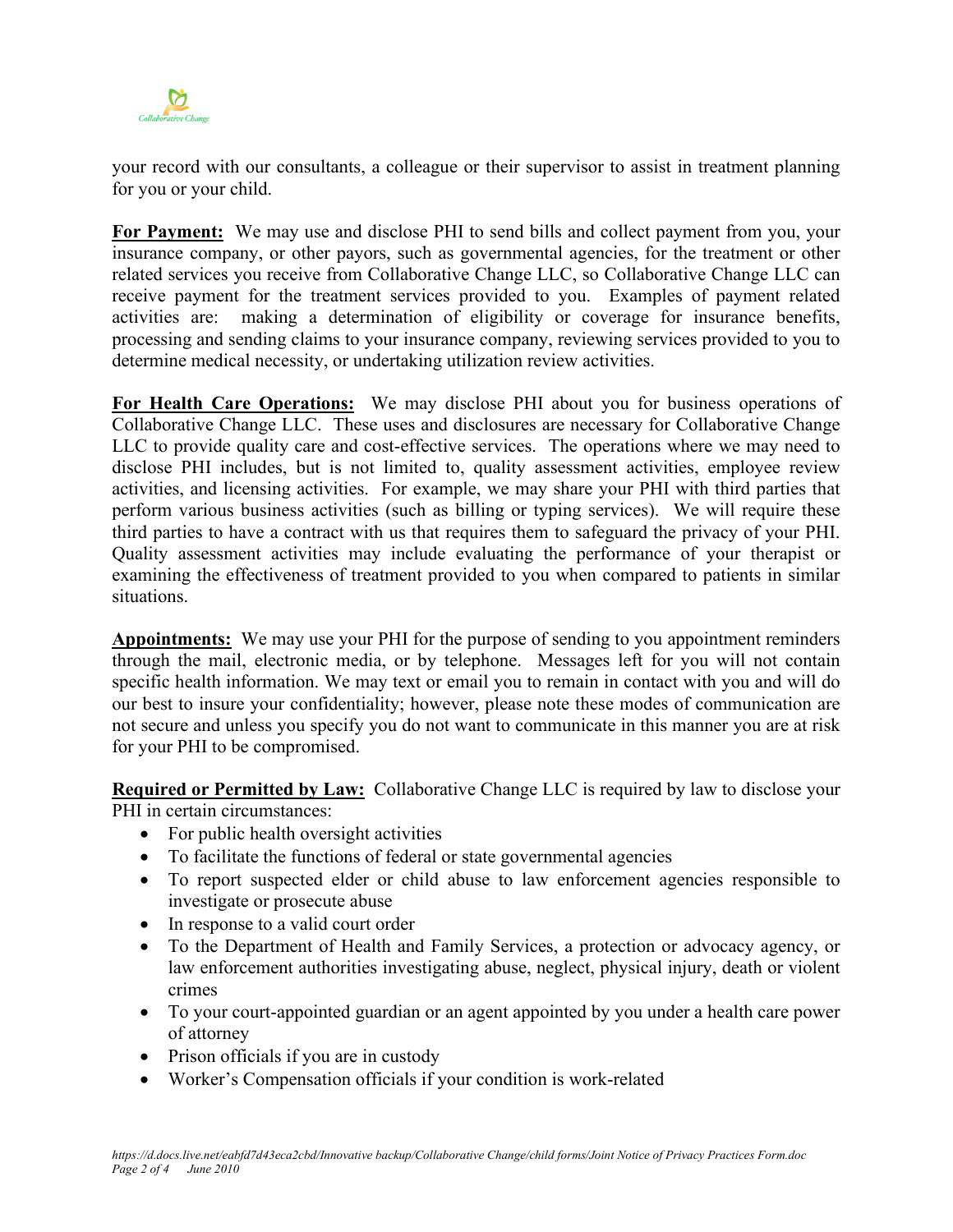

• If necessary to prevent or lessen a serious and imminent threat to the health or safety of a person or the public

When sharing PHI with others outside of Collaborative Change LLC, we share only what is reasonably necessary unless we are sharing PHI to help treat you, in response to your written permission, or as the law requires. In these cases, we share all the PHI that you or the law requires.

# **YOUR HEALTH INFORMATION RIGHTS**

You have the following rights regarding your PHI we maintain. To exercise any of the rights discussed in the remainder of this section, please contact Collaborative Change LLC.

**Right to Request Restrictions:** You have the right to request certain restrictions of use and disclosure of your PHI by Collaborative Change LLC for treatment, payment or health care operations. You also have the right to request a restriction on our disclosure of your PHI to someone who is involved in your care or the payment for your care. Collaborative Change LLC is not required to agree to restrict the use and disclosure of your PHI. A request for restriction must be made in writing using the form available from Collaborative Change LLC.

**Right to Inspect and Copy:** With a few exceptions you have the right to inspect and receive a copy of your PHI. Should you wish to review or copy your PHI you should make a request using the form available from Collaborative Change LLC. We will arrange for your therapist or another health professional in our clinic to review the PHI with you in our office or to copy the information requested. We may charge you a reasonable fee if you want a copy of your PHI.

**Right to Amend or Correct Your Record:** If you feel the PHI we have about you is incorrect or incomplete, you may ask us to amend the information for as long as the information is maintained by Collaborative Change LLC. Requests for amendment or correction should be made by submitting a form requesting amendment or correction available from Collaborative Change LLC. We will respond to your request within 60 days after you submit the form. We are not required to agree to the amendment.

**Right to an Accounting of Disclosures:** You have a right to request an accounting for disclosures. This is a list of those people with whom Collaborative Change LLC may have shared your PHI, with the exception of information shared for purposes of treatment, payment or health care operations or when you have provided us with an authorization to do so. We may charge you a reasonable fee if you request more than one accounting for disclosures in any 12 month period. Requests for an accounting of disclosures should be made by submitting a form requesting an accounting of disclosures to Collaborative Change LLC. This form is available from Collaborative Change LLC. We will respond to your request within 60 days after you submit the request.